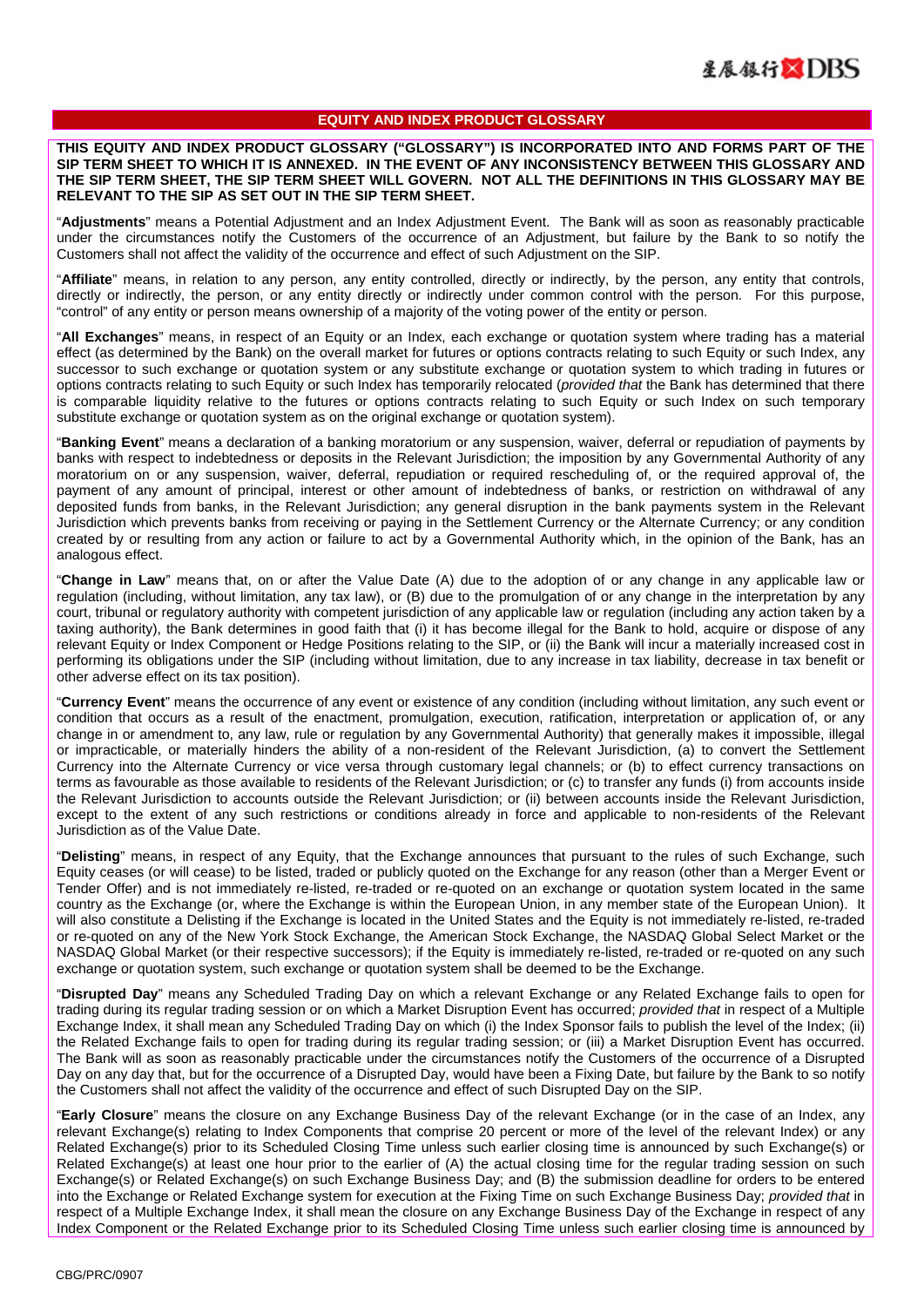

such Exchange or Related Exchange (as the case may be) at least one hour prior to the earlier of (i) the actual closing time for the regular trading session on such Exchange or Related Exchange (as the case may be) on such Exchange Business Day; and (ii) the submission deadline for orders to be entered into the Exchange or Related Exchange system for execution at the relevant Fixing Time on such Exchange Business Day.

"**Equity**" means the share or security ("**Share**") or unit in a unit trust or notional unit of account of ownership in a fund, collective investment scheme, pooled investment vehicle or the like ("**Unit**") specified as such in the SIP Term Sheet.

"**Equity Clearance System**" means the principal domestic clearance system customarily used for settling trades in the relevant Equity or such other clearance system as determined by the Bank.

"**Equity Clearance System Business Day**" means, in respect of an Equity Clearance System, any day on which such Equity Clearance System is (or but for the occurrence of a Settlement Disruption Event, would have been) open for the acceptance and execution of settlement instructions.

"**Equity Issuer**" means the issuer of the Equity.

"**Exchange**" means, in respect of an Equity, each exchange or quotation system specified as such for such Equity in the SIP Term Sheet, any successor to such exchange or quotation system or any substitute exchange or quotation system to which trading in the Equity has temporarily relocated (*provided that* the Bank has determined that there is comparable liquidity relative to such Equity on such temporary substitute exchange or quotation system as on the original Exchange); or in respect of an Index (other than a Multiple Exchange Index), each exchange or quotation system specified as such for such Index in the SIP Term Sheet, any successor to such exchange or quotation system or any substitute exchange or quotation system to which trading in the Index Components underlying such Index has temporarily relocated (*provided that* the Bank has determined that there is comparable liquidity relative to the Index Components underlying such Index on such temporary substitute exchange or quotation system as on the original Exchange); or in respect of a Multiple Exchange Index, for each Index Component underlying that Multiple Exchange Index, the stock exchange or quotation system on which that Index Component is principally traded, as determined by the Bank, any successor to such exchange or quotation system or any substitute exchange or quotation system to which trading in such Index Component has temporarily relocated (*provided that* the Bank has determined that there is comparable liquidity relative to such Index Component on such temporary substitute exchange or quotation system as on the original Exchange).

"**Exchange Business Day**" means any Scheduled Trading Day on which each Exchange and each Related Exchange are open for trading during their respective regular trading sessions, notwithstanding any such Exchange or Related Exchange closing prior to its Scheduled Closing Time, *provided that* in respect of a Multiple Exchange Index, it shall mean any Scheduled Trading Day on which the Index Sponsor publishes the level of the Index; and the Related Exchange is open for trading during its regular trading session, notwithstanding the Related Exchange closing prior to its Scheduled Closing Time.

"**Exchange Disruption**" means any event (other than an Early Closure) that disrupts or impairs (as determined by the Bank) the ability of market participants in general (A) to effect transactions in, or obtain market values for, an Equity on the Exchange (or in the case of an Index, on any relevant Exchange(s) in Index Components that comprise 20 percent or more of the level of the relevant Index), or (B) to effect transactions in, or obtain market values for, futures or options contracts relating to an Equity or the relevant Index on any relevant Related Exchange; *provided that* in respect of a Multiple Exchange Index, it shall mean any event (other than an Early Closure) that disrupts or impairs (as determined by the Bank) the ability of market participants in general to effect transactions in, or obtain market values for (i) any Index Component on the Exchange in respect of such Index Component, or (ii) in futures or options contracts relating to that Index on the Related Exchange .

"**Extraordinary Event**" means a Delisting, Merger Event, Tender Offer, Nationalisation, Insolvency, Insolvency Filing, Change in Law, Hedging Disruption and Extraordinary Fund Event. The Bank will as soon as reasonably practicable under the circumstances notify the Customers of the occurrence of an Extraordinary Event, but failure by the Bank to so notify the Customers shall not affect the validity of the occurrence and effect of such Extraordinary Event on the SIP.

"**Extraordinary Fund Event**" means, in respect of relevant Units, the occurrence of (A) a Termination; or (B) the suspension or cancellation of any right conferred by the Fund Documents on investors to require redemption of their Units; or (C) the liquidation, bankruptcy, insolvency, dissolution or winding-up of the trustee or administrator or similar person with primary administrative responsibilities in respect of the relevant Equity Issuer (including any successor appointed from time to time) (the "**Trustee**") or of the manager or adviser or similar person appointed to provide discretionary or non-discretionary investment management or advisory services to the relevant Equity Issuer (including any successor appointed from time to time) (the "**Manager**"); or (D) the appointment of a liquidator, receiver, administrator or conservator or analogous person under any applicable law in respect of the whole or substantially the whole of the undertaking, property or assets of the relevant Equity Issuer held by the Trustee; or (E) any event or circumstance analogous to any of the foregoing events or circumstances as determined by the Bank. For the purpose hereof, "**Termination**" means (i) the relevant Equity Issuer is terminated, or the Trustee or the Manager is required to terminate the relevant Equity Issuer under the Fund Documents or applicable law, or the termination of the relevant Equity Issuer commences; (ii) the relevant Equity Issuer is held or is conceded by the Trustee or the Manager not to have been constituted or to have been imperfectly constituted; (iii) the Trustee ceases to be authorised under the relevant Equity Issuer to hold the property of the relevant Equity Issuer in its name and to perform its obligations under the Fund Documents; (iv) the cancellation, suspension or revocation of the registration or approval of such Units or the relevant Equity Issuer by any governmental, legal or regulatory entity with authority over such Units or Equity Issuer; or (v) the relevant Equity Issuer or its Trustee or Manager becomes subject to any investigation, proceeding or litigation by any relevant governmental, legal or regulatory authority involving the alleged violation of applicable law for any activities relating to or resulting from the operation of such Equity Issuer, Trustee or Manager.

"**Fund Documents**" means, in respect of relevant Units, the trust deed or other constitutive and governing documents constituting the relevant Equity Issuer, subscription agreements, management agreements and other agreements of the relevant Equity Issuer specifying the terms and conditions relating to such Units, as amended from time to time.

"**Fixing Time**" means the time on the relevant Fixing Date specified as such in the SIP Term Sheet or, if no such time is specified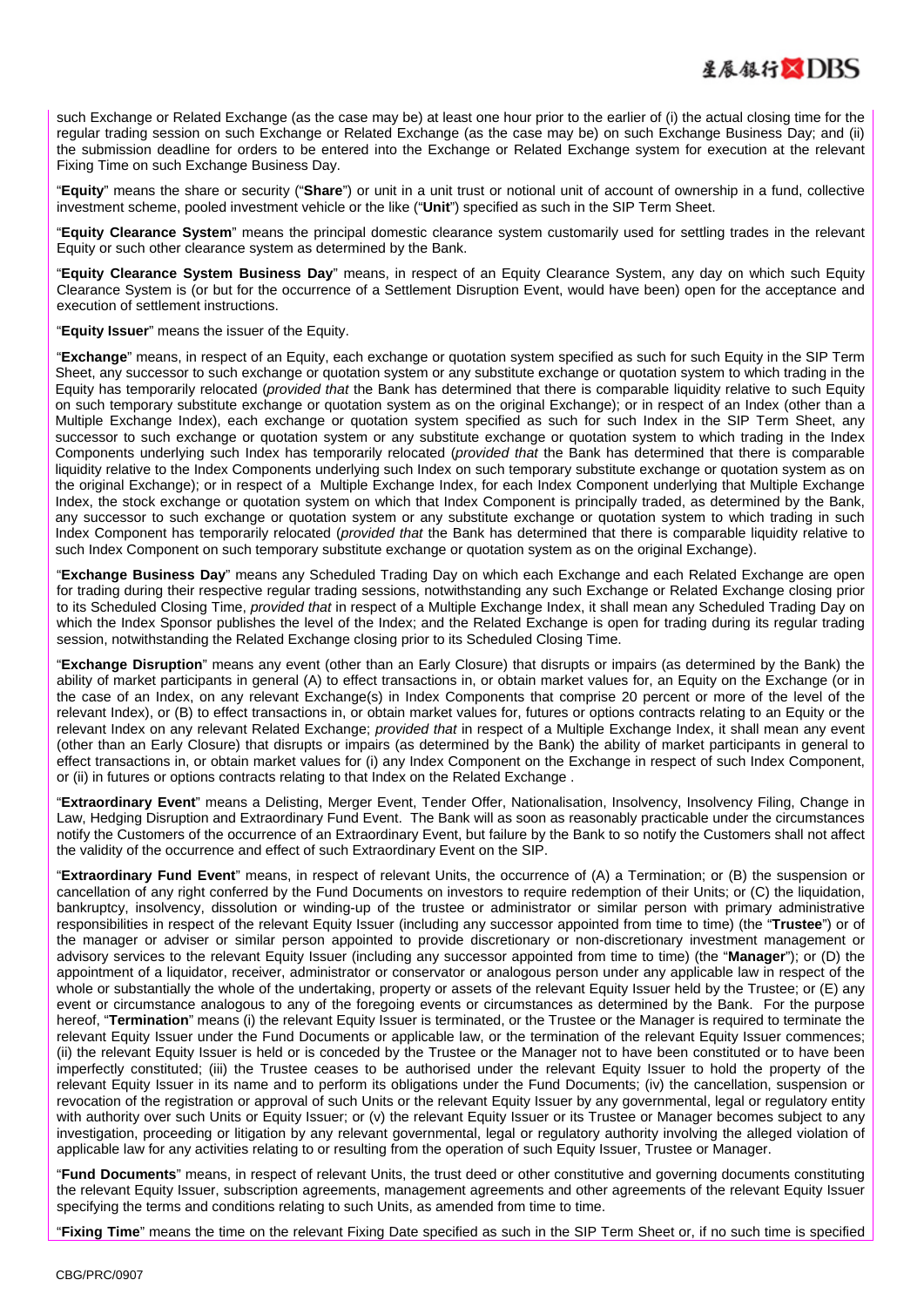the Scheduled Closing Time on the relevant Exchange on the relevant Fixing Date in relation to the Equity or Index to be valued (or, if the relevant Exchange closes prior to its Scheduled Closing Time, the actual closing time for its regular trading session); *provided that* in respect of a Multiple Exchange Index, it shall mean (A) for the purposes of determining whether a Market Disruption Event has occurred: (i) in respect of any Index Component, the Scheduled Closing Time on the Exchange in respect of such Index Component, and (ii) in respect of any options contracts or futures contracts on that Index, the close of trading on the Related Exchange; and (B) in all other circumstances, the time at which the official closing level of that Index is calculated and published by the Index Sponsor.

"**Governmental Authority**" means any de facto or de jure government (or any agency, instrumentality, ministry or department thereof), court, tribunal, administrative or other governmental authority or any other entity (private or public) charged with the regulation of the financial markets (including the central bank) of the Relevant Jurisdiction.

"**Hedge Positions**" means any purchase, sale, entry into or maintenance of one or more (i) positions or contracts in any relevant Equity or Index Component, securities, options, futures, derivatives or foreign exchange, (ii) securities loan or borrowing transactions or (iii) other instruments or arrangements (howsoever described) by the Bank or an Affiliate thereof in order to hedge, individually or on a portfolio basis, the SIP.

"**Hedging Costs**" means the losses, expenses and costs (if any) to the Bank of unwinding, terminating, liquidating, adjusting, obtaining, replacing or re-establishing any underlying or related hedging arrangements (including but not limited to any options or selling or otherwise realising any instruments of any type whatsoever which the Bank may hold as part of such hedging arrangements), all as determined by the Bank in good faith acting in a commercially reasonable manner.

"**Hedging Disruption**" means that (A) the Bank is unable or it is impractical for the Bank, after using commercially reasonable efforts, or (B) the Bank would incur a materially increased (as compared with circumstances existing on the Value Date) amount of tax, duty, expense or fee to (i) acquire, establish, re-establish, substitute, maintain, unwind or dispose of any transactions or assets it deems necessary or appropriate to hedge the equity price risk relating to any Equity or Index (or any other relevant price risk including, but not limited to, the currency risk) of entering into and performing its obligations with respect to the SIP, or (ii) freely realise, recover, receive, repatriate, remit or transfer the proceeds of any such transactions or assets or Hedge Positions or the SIP between accounts within the jurisdiction of the Hedge Positions (the "**Affected Jurisdiction**") or from accounts within the Affected Jurisdiction to accounts outside the Affected Jurisdiction, including without limitation, where such inability or impracticability has arisen by reason of: (1) any restrictions or increase in charges or fees imposed by the relevant Equity Issuer on any investor's ability to redeem relevant Units, in whole or in part, or any existing or new investor's ability to make new or additional investments in relevant Units; or (2) any mandatory redemption, in whole or in part, of relevant Units imposed by the relevant Equity Issuer (in each case, other than any restriction in existence on the Value Date).

"**Hedging Disruption Event**" means that the Bank is either (a) unable, after using commercially reasonable efforts, or (b) would incur a materially increased (as compared with circumstances existing on the Value Date) amount of tax, duty, expense or fee to (i) acquire, establish, re-establish, substitute, maintain, unwind or dispose of any transaction(s) or asset(s) it deems necessary to hedge the currency risk (or any other relevant risk including, but not limited to, interest rate risk) of entering into and performing its obligations with respect to the SIP, or (ii) freely realize, recover, receive, repatriate, remit or transfer the proceeds of such transaction(s) or asset(s).

"**Index**" means each index specified as such in the SIP Term Sheet.

"**Index Adjustment Event**" means an Index Modification, Index Cancellation or Index Disruption, as the case may be.

"**Index Cancellation**" means the relevant Index Sponsor announces that it will permanently cancel the relevant Index and no Successor Index exists.

"**Index Components**" means, in relation to an Index, the shares, securities, contracts or other matters (including other Indices) by reference to which the level of that Index is from time to time calculated.

"**Index Disruption**" means that on any relevant Fixing Date, the relevant Index Sponsor fails to calculate and announce the relevant Index.

"**Index Modification**" means the relevant Index Sponsor announces that it will make a material change in the formula for or the method of calculating the relevant Index or in any other way materially modifies the relevant Index (other than a modification prescribed in that formula or method to maintain that Index in the event of changes in constituent stock and capitalisation and other routine events).

"**Index Sponsor**" means the corporation or other entity that (i) is responsible for setting and reviewing the rules and procedures and the methods of calculation and adjustments, if any, related to the relevant Index and (ii) announces (directly or through an agent) the level of the relevant Index on a regular basis during each Scheduled Trading Day.

 "**Insolvency**" means that by reason of the voluntary or involuntary liquidation, bankruptcy, insolvency, dissolution or winding-up of or any analogous proceeding affecting an Equity Issuer, (i) all the Shares or Units of that Equity Issuer are required to be transferred to a trustee, liquidator or other similar official or (ii) holders of the Shares or Units of that Equity Issuer become legally prohibited from transferring them.

"**Insolvency Filing**" means that the Equity Issuer institutes or has instituted against it by a regulator, supervisor or any similar official with primary insolvency, rehabilitative or regulatory jurisdiction over it in the jurisdiction of its incorporation or organisation or the jurisdiction of its head or home office, or it consents to a proceeding seeking a judgment of insolvency or bankruptcy or any other relief under any bankruptcy or insolvency law or other similar law affecting creditors' rights, or a petition is presented for its winding-up or liquidation by it or such regulator, supervisor or similar official or it consents to such a petition, *provided that* proceedings instituted or petitions presented by creditors and not consented to by the Equity Issuer shall not be deemed an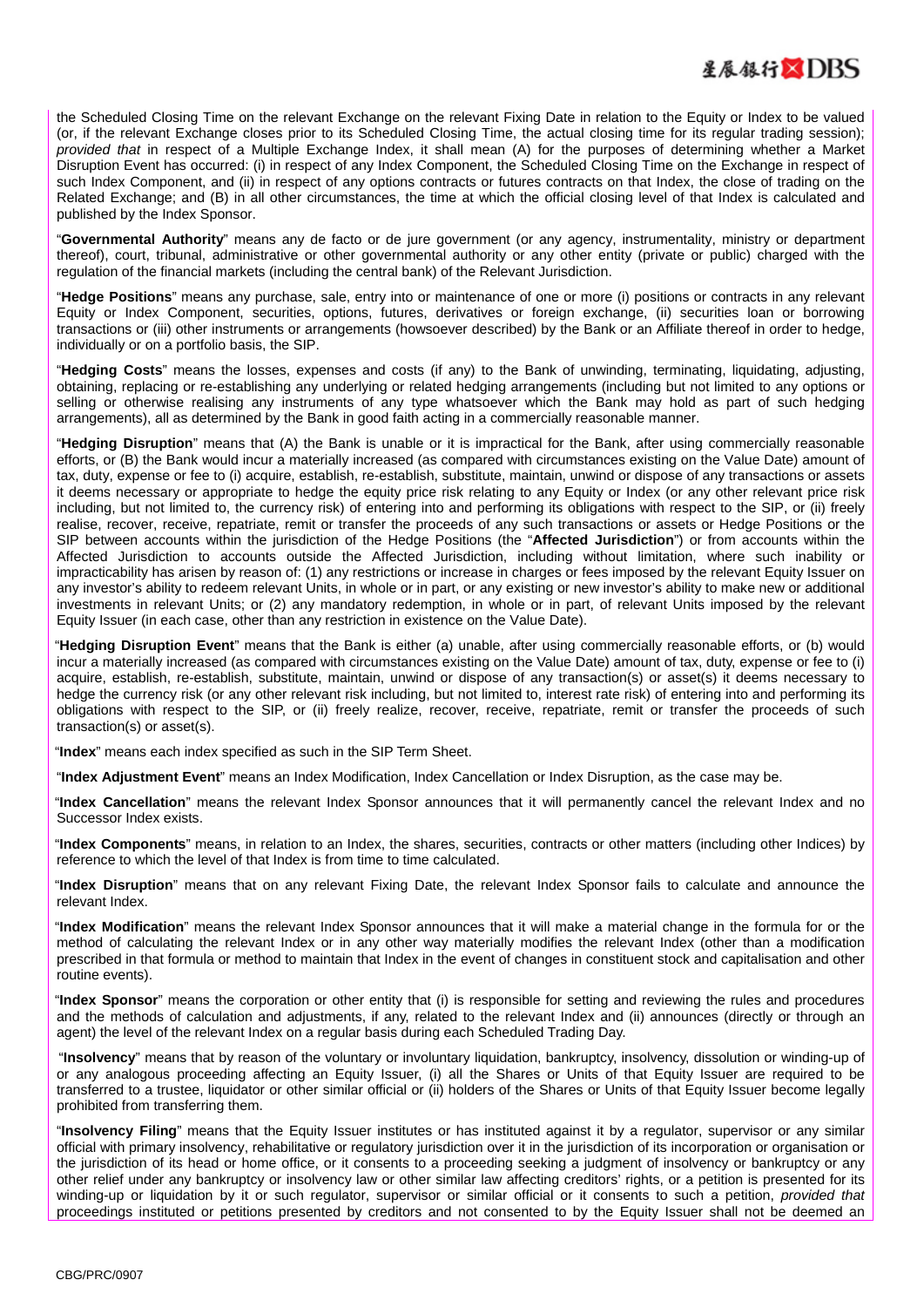

## Insolvency Filing.

"**Market Disruption Event**" means the occurrence or existence of (A) a Trading Disruption, or (B) an Exchange Disruption, which in either case, the Bank determines is material, at any time during the one hour period that ends at the relevant Fixing Time, or (C) an Early Closure. For the purposes of determining whether a Market Disruption Event exists in respect of an Index at any time, if a Market Disruption Event occurs in respect of an Index Component at that time, then the relevant percentage contribution of that Index Component to the level of that Index shall be based on a comparison of (i) the portion of the level of that Index attributable to that Index Component to (ii) the overall level of that Index, in each case immediately before the occurrence of such Market Disruption Event; *provided that* in respect of a Multiple Exchange Index, it shall mean either:

- $(x)(a)$  the occurrence or existence, in respect of any Index Component, of:
	- (1) a Trading Disruption, which the Bank determines is material, at any time during the one hour period that ends at the relevant Fixing Time in respect of the Exchange on which such Index Component is principally traded;
	- (2) an Exchange Disruption, which the Bank determines is material, at any time during the one hour period that ends at the relevant Fixing Time in respect of the Exchange on which such Index Component is principally traded; OR
	- (3) an Early Closure; AND
	- (b) the aggregate of all Index Components in respect of which a Trading Disruption, an Exchange Disruption or an Early Closure occurs or exists comprises 20 percent or more of the level of that Index; OR
- (y) the occurrence or existence, in respect of futures or options contracts relating to that Index, of: (1) a Trading Disruption; (2) an Exchange Disruption, which in either case the Bank determines is material, at any time during the one hour period that ends at the Fixing Time in respect of the Related Exchange; or (3) an Early Closure.

For the purposes of determining whether a Market Disruption Event exists in respect of a Multiple Exchange Index at any time, if a Market Disruption Event occurs in respect of an Index Component at that time, then the relevant percentage contribution of that Index Component to the level of that Index shall be based on a comparison of (I) the portion of the level of that Index attributable to that Index Component to (II) the overall level of that Index, in each case using the official opening weightings as published by the Index Sponsor as part of the market "opening data".

"**Merger Event**" means in respect of any relevant Equity, any (i) reclassification or change of such Equity that results in a transfer of or an irrevocable commitment to transfer all of such Equity outstanding to another entity or person; (ii) consolidation, amalgamation, merger or binding share exchange of the Equity Issuer with or into another entity or person (other than a consolidation, amalgamation, merger or binding share exchange in which such Equity Issuer is the continuing entity and which does not result in a reclassification or change of all of such Equity outstanding); (iii) takeover offer, tender offer, exchange offer, solicitation, proposal or other event by any entity or person to purchase or otherwise obtain 100% of the outstanding Equity of the Equity Issuer that results in a transfer of or an irrevocable commitment to transfer all such Equity (other than such Equity owned or controlled by such other entity or person); or (iv) consolidation, amalgamation, merger or binding share exchange of the Equity Issuer or its subsidiaries with or into another entity in which the Equity Issuer is the continuing entity and which does not result in a reclassification or change of all such Equity outstanding but results in the outstanding Equity (other than Equity owned or controlled by such other entity) immediately prior to such event collectively representing less than 50% of the outstanding Equity immediately following such event (a "**Reverse Merger**").

"**Multiple Exchange Index**" means an Index whose Index Components are traded on more than one Exchange.

"**Nationalisation**" means that all the Equity or all or substantially all the assets of an Equity Issuer are nationalised, expropriated or are otherwise required to be transferred to any governmental agency, authority, entity or instrumentality thereof.

"**Nationalisation Event**" means the expropriation, confiscation, freezing, requisition, nationalisation or other action by any Governmental Authority, which directly or indirectly deprives any non-resident of the Relevant Jurisdiction of any of its assets (including rights to receive payments) in the Relevant Jurisdiction.

## "**Potential Adjustment Event**" means any of the following:

- (A) a subdivision, consolidation or reclassification of relevant Shares or relevant Units (unless resulting in a Merger Event), or a free distribution or dividend of any such Shares or Units to existing holders by way of bonus, capitalisation or similar issue;
- (B) a distribution, issue or dividend to existing holders of relevant Shares or relevant Units of (i) additional Shares or Units, or (ii) other share capital or securities granting the right to payment of dividends and/or the proceeds of liquidation of the Equity Issuer, equally or proportionately with such payments to holders of such Shares or Units, or (iii) share capital or other securities of another issuer acquired or owned (directly or indirectly) by the Equity Issuer as a result of a spin-off or other similar transaction, or (iv) any other type of securities, rights or warrants or other assets, in any case for payment (in cash or other consideration) at less than the prevailing market price as determined by the Bank;
- (C) an extraordinary dividend or distribution as determined by the Bank;
- (D) a call by the Equity Issuer in respect of relevant Shares or relevant Units that are not fully paid;
- (E) a repurchase by the Equity Issuer or any of its subsidiaries of relevant Shares, or by the Trustee or Manager of the Equity Issuer of relevant Units (other than in respect of a redemption of Units initiated by an investor in such Units that is consistent with the Fund Documents), whether out of profits or capital and whether the consideration for such repurchase is cash, securities or otherwise;
- (F) in respect of relevant Shares, an event that results in any shareholder rights being distributed or becoming separated from shares of common stock or other shares of the capital stock of the relevant Equity Issuer pursuant to a shareholder rights plan